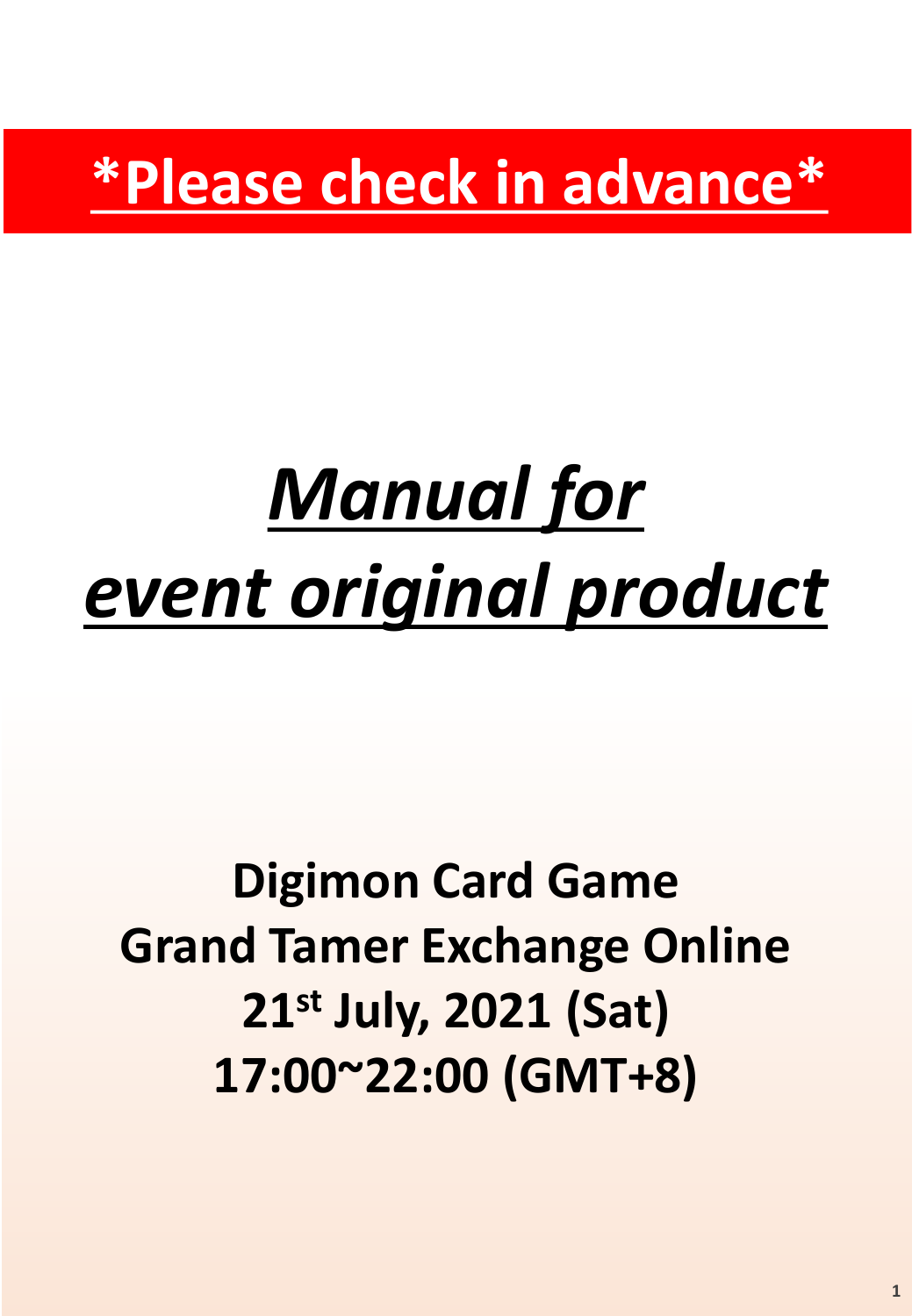## **For Singapore User**

## **●How to apply for event original product**

◆**Only who applied through Premium Bandai in advance can purchase event original products at the event**

**\* Sing-up (free) for Premium Bandai Account is required in advance \* Please sign-up for Premium Bandai before applying for event original product**

> **【Click here for sign-up】 [For SG: https://p-bandai.com/sg/register](https://p-bandai.com/sg/register)**

**① Click 'Join Event' and apply for online event \*After application for event completed, application for event original product will come up to the top page**

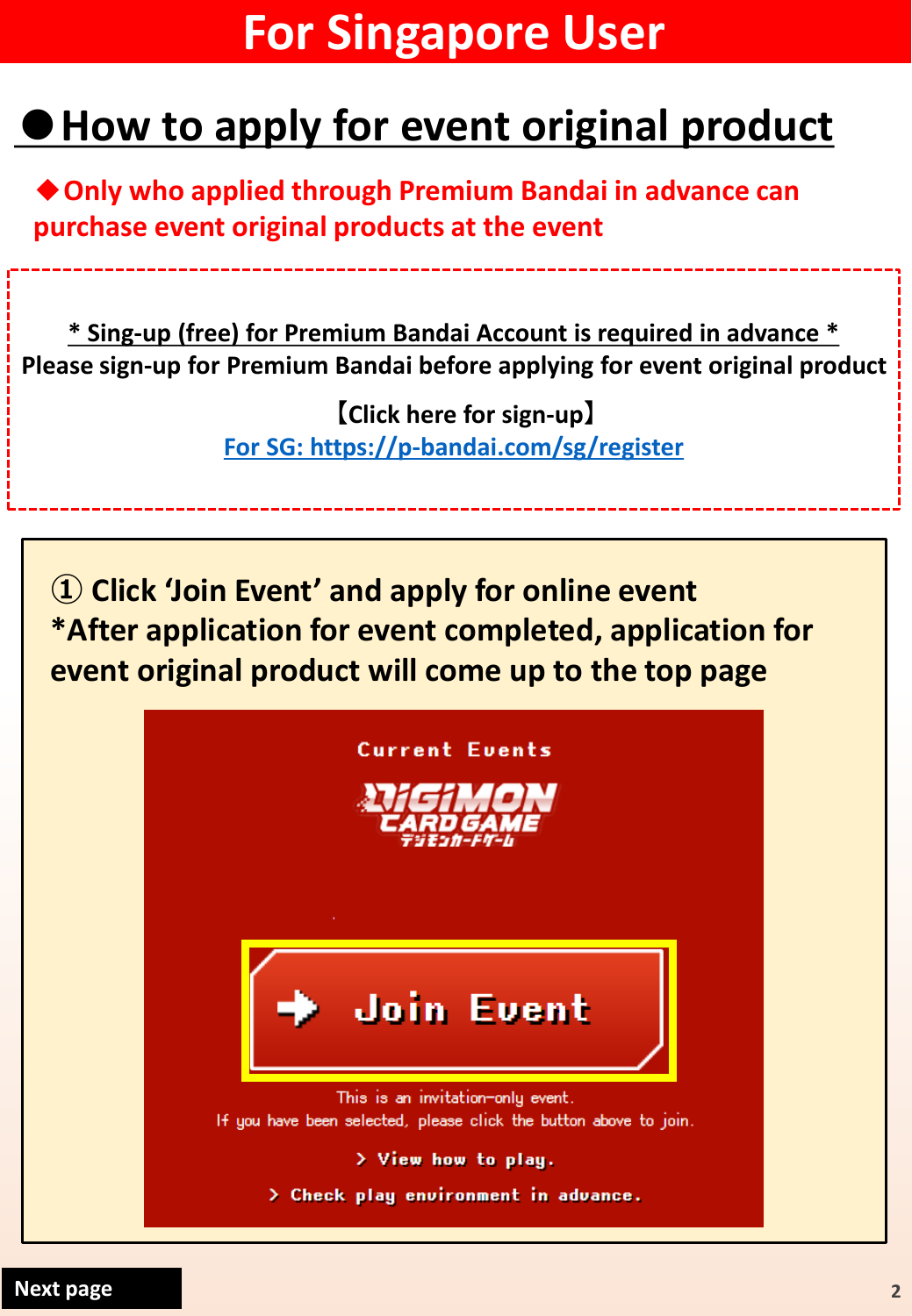## **For Singapore User**

#### **How to apply for event original product**

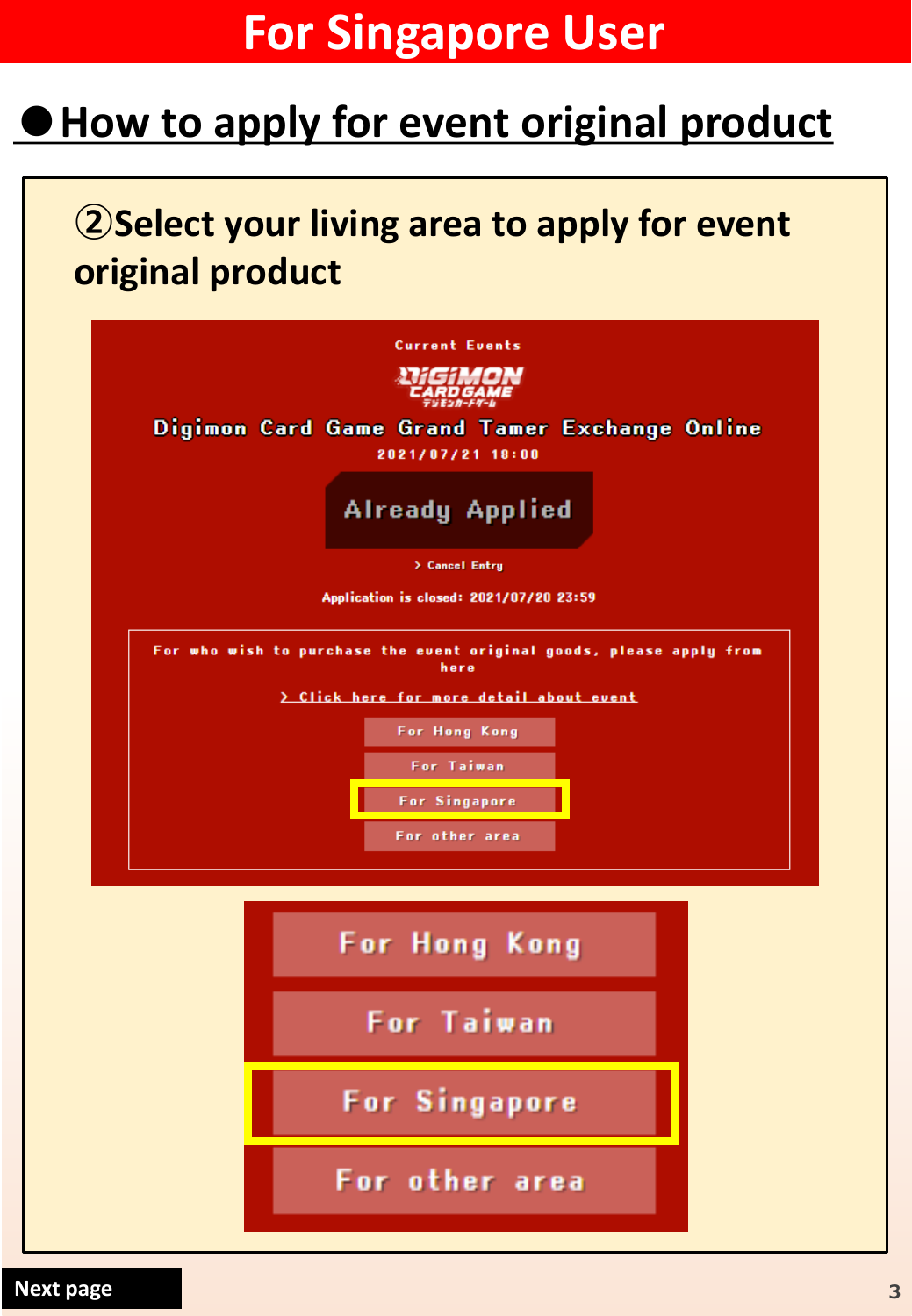## **For Singapore User**

## **●How purchase event original product at 21st July event**

**◆Only who applied through Premium Bandai in advance can purchase event original products at the event**



**① Tap 'Shop' located in the event stage, and access to shopping page**

**② Select your living area \*After selecting your living are, you can go to Premium Bandai shopping page**

> Please select your living area to purchase event original goods

> Click here for more detail about event original goods

For Hong Kong

For Taiman

For Singapore

For other area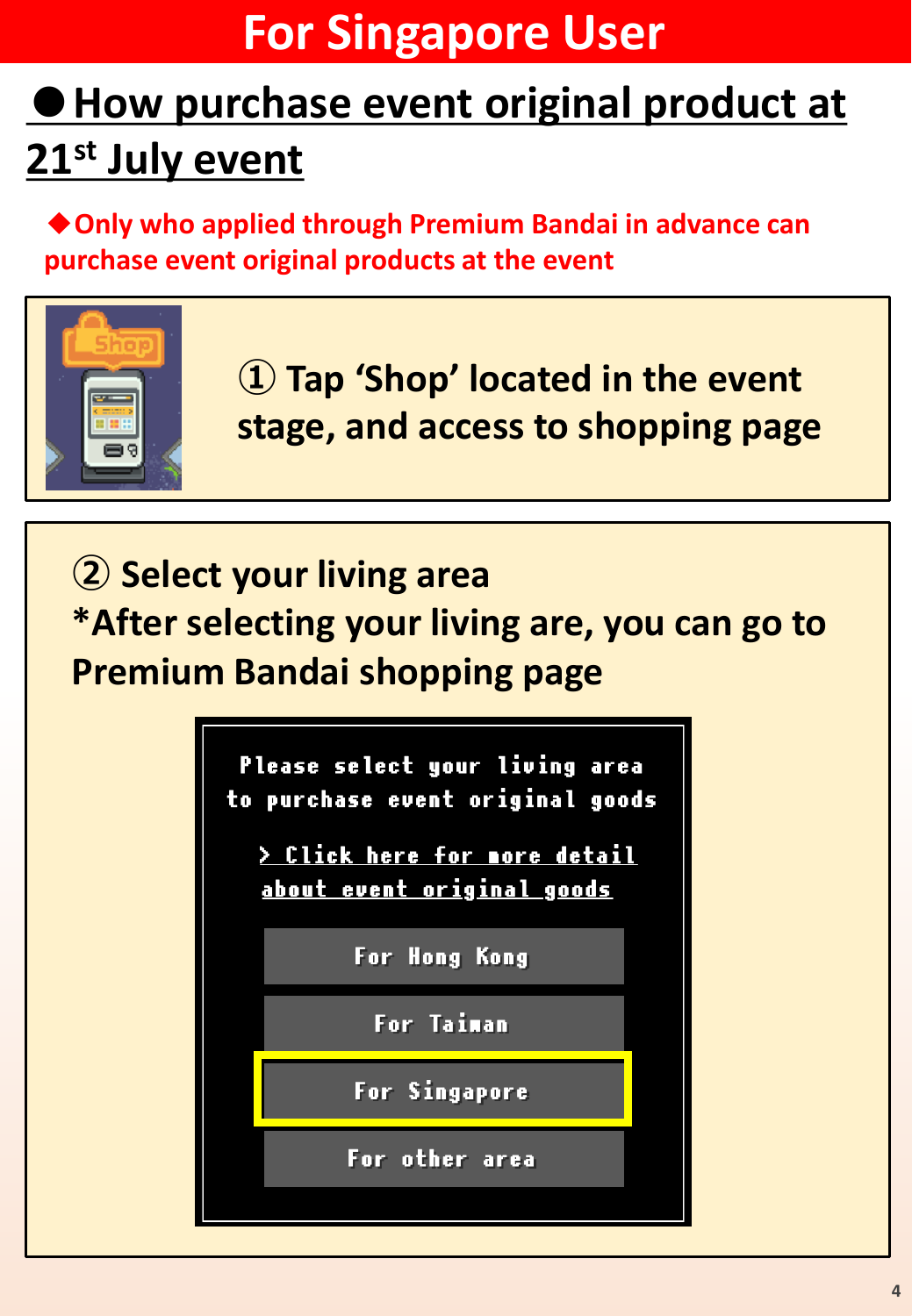**③After finish purchasing, please close Premium Bandai page and go back to BANDAI TCG ONLINE LOBBY page**

#### **◆For any inquiry about Premium Bandai Asia◆**

**For Singapore:** 

**<https://sg-pbandai.zendesk.com/hc/en-us>**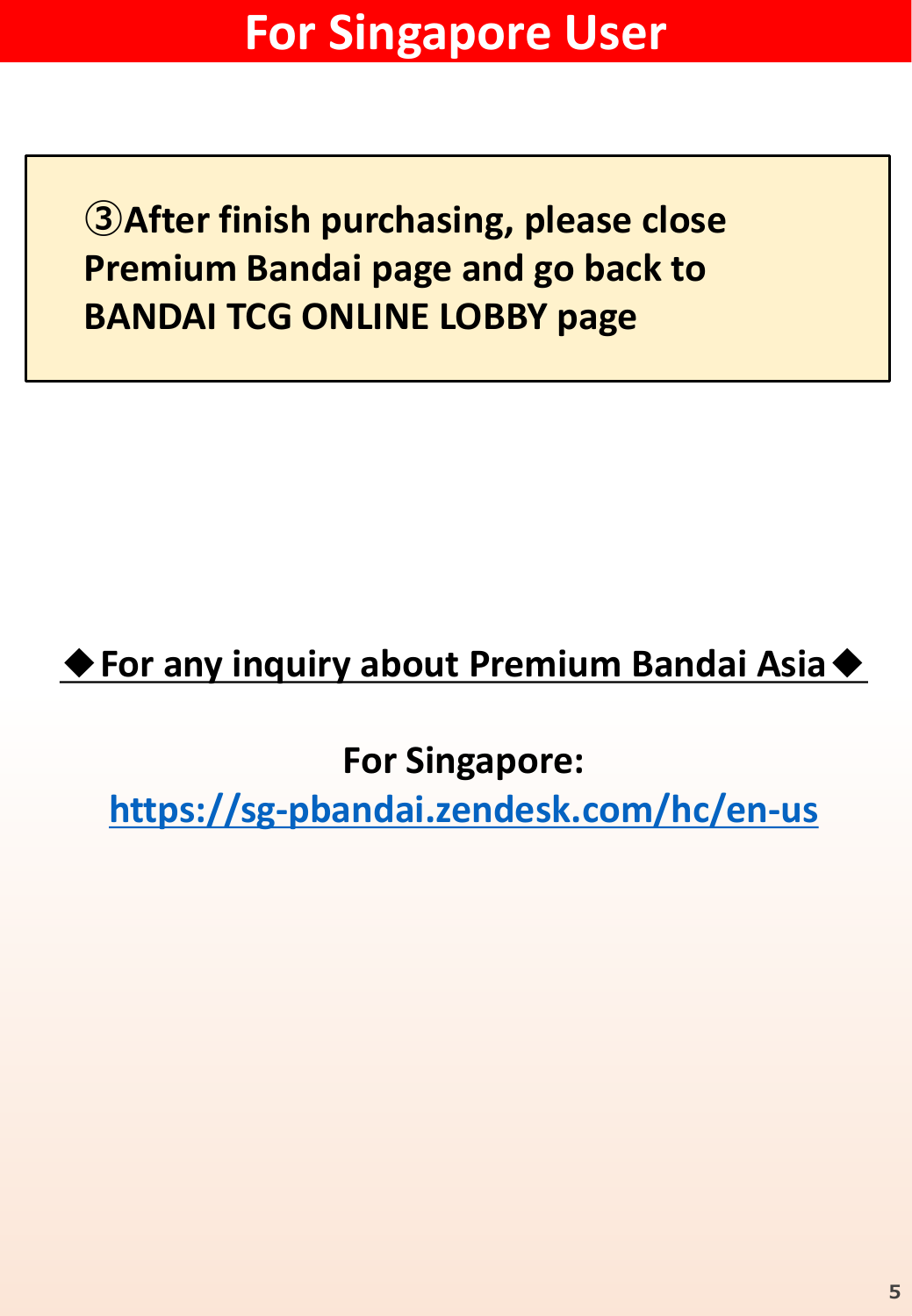**For Malaysia, Indonesia , Philippine User**

## **●How purchase event original product at 21st July event**

**◆No application in advance is required**

**Only who participate in the event can purchase the product**

**◆Players need to go and receive the products at card shop nearby living area**

◆**Shop list will only be shown to participant at the event** 



**② Select 'For other area' and find PDF file Follow the instruction on the PDF file**

> Please select your living area to purchase event original goods

> Click here for more detail about event original goods

For Hong Kong

**For Taiman** 

For Singapore

For other area